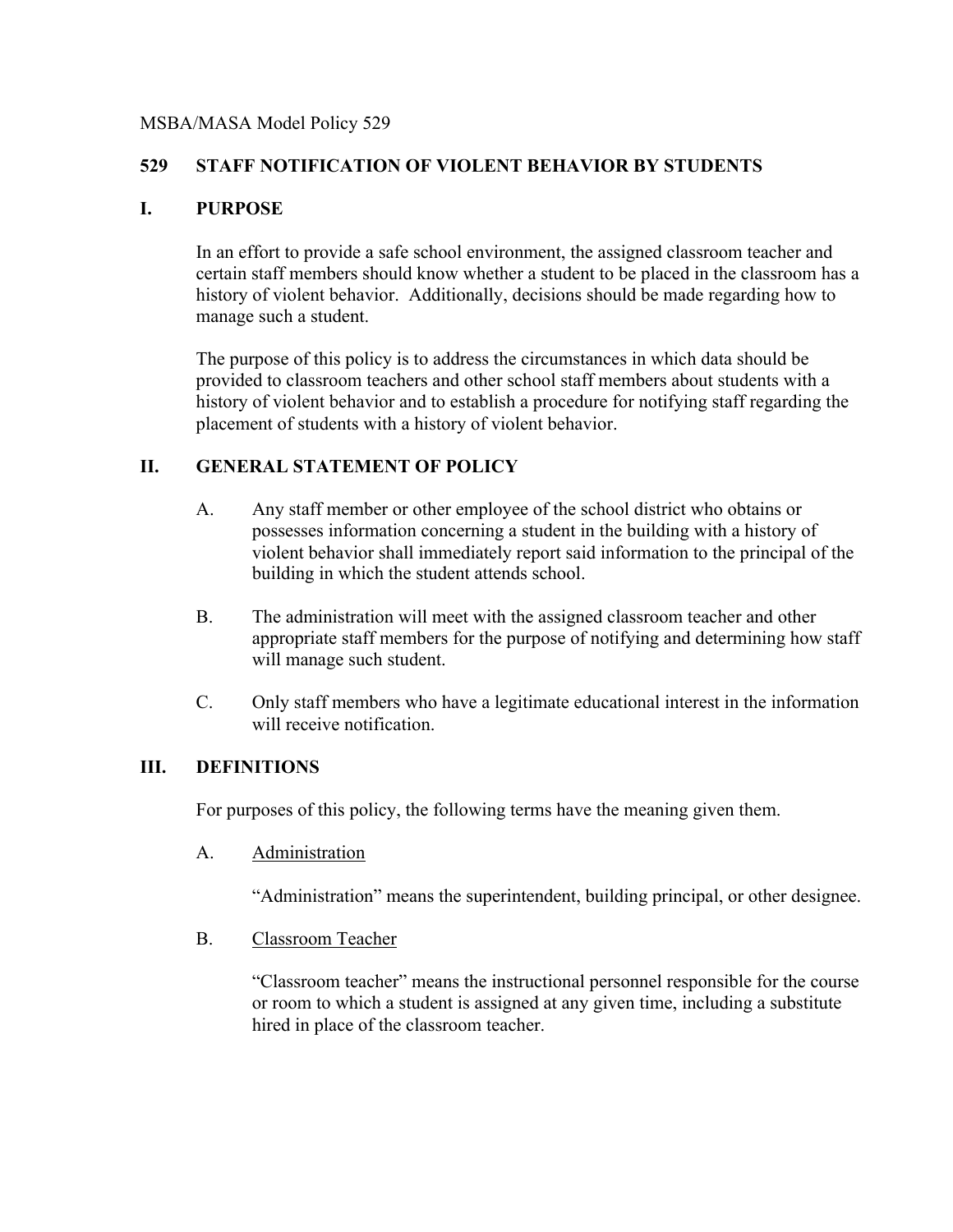- C. History of Violent Behavior
	- 1. A student will be considered to have a history of violent behavior if incident(s) of violence, have occurred during the current or previous school year.
	- 2. If a student has an incident of violence during the current or previous school year, that incident and all other past related or similar incidents of violence will be reported.

# D. Incident(s) of Violence

"Incident(s) of violence" means willful conduct in which a student endangers or causes physical injury to the student, other students, or surrounding person(s) or endangers or causes significant damage to school district property, regardless of whether related to a disability or whether discipline was imposed.

# E. Legitimate Educational Interest

"Legitimate educational interest" includes interest directly related to classroom instruction, teaching, student achievement and progress, discipline of a student, student health and welfare, and the ability to respond to a request for educational data. It includes a person's need to know in order to:

- 1. Perform an administrative task required in the school or the employee's contract or position description approved by the school board;
- 2. Perform a supervisory or instructional task directly related to the student's education; or
- 3. Perform a service or benefit for the student or the student's family such as health care, counseling, student job placement, or student financial aid.
- 4. Perform a task directly related to responding to a request for data.

## F. School Staff Member

"School staff member" includes:

- 1. A person duly elected to the school board;
- 2. A person employed by the school board in an administrative, supervisory, instructional, or other professional position;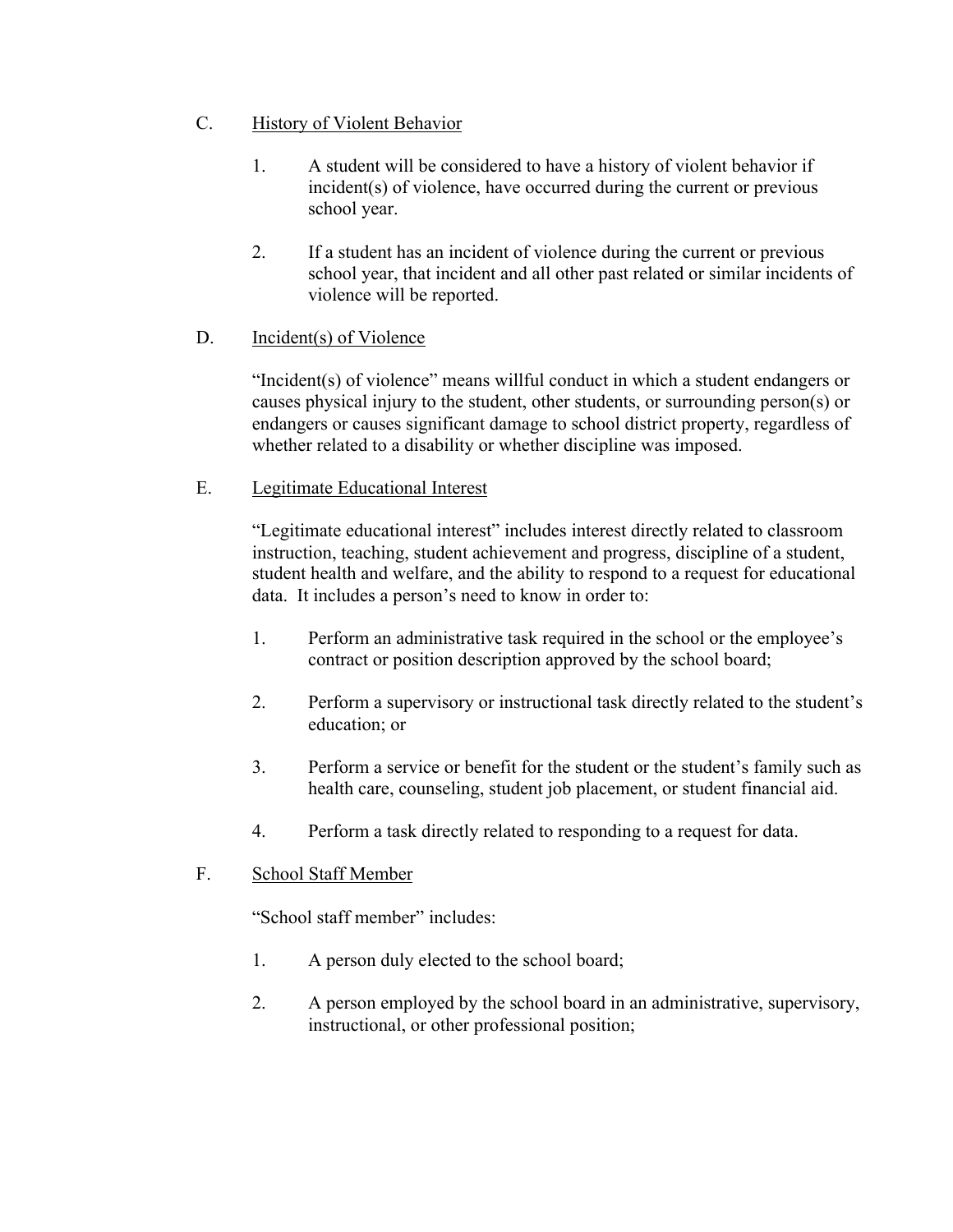- 3. A person employed by the school board as a temporary substitute in a professional position for the period of his or her performance as a substitute; and
- 4. A person employed by, or under contract to, the school board to perform a special task such as a secretary, a clerk, a public information officer or data practices compliance official, an attorney, or an auditor for the period of his or her performance as an employee or contractor.

#### **IV. PROCEDURE FOR STAFF NOTIFICATION OF STUDENTS WITH VIOLENT BEHAVIOR**

#### A. Reports of Violent Behavior

Any staff member or other employee of the school district who becomes aware of any information regarding the violent behavior of an enrolling student or any student enrolled in the school district shall immediately report the information to the building principal where the student is enrolled or seeks to enroll.

#### B. Recipients of Notice

Each classroom teacher of a student with a history of violent behavior (see Section III.C., above) will receive written notification from the administration prior to placement of the student in the teacher's classroom. In addition, written notice will be given by the administration to other school staff members who have a legitimate educational interest, as defined in this policy, when a student with a history of violent behavior is placed in a teacher's classroom. The administration will provide notice to anyone substituting for the classroom teacher or school staff member, who has received notice under this policy, that the substitute will be overseeing a student with a history of violent behavior.

The administration may provide other school district employees or individuals outside of the school district with information regarding a student, including information regarding a student's history of violent behavior, in accordance with Policy 515, Protection and Privacy of Pupil Records.

#### C. Determination of Who Receives Notice

The determination of which classroom teachers and school staff members have a legitimate educational interest in information regarding a student with a history of violent behavior will be made by either: (1) the school district's Responsible Authority appointed by the school board under the Minnesota Government Data Practices Act or (2) the administration. In the event the administration makes this determination, the Responsible Authority will provide guidance to the administration as to what data will be shared.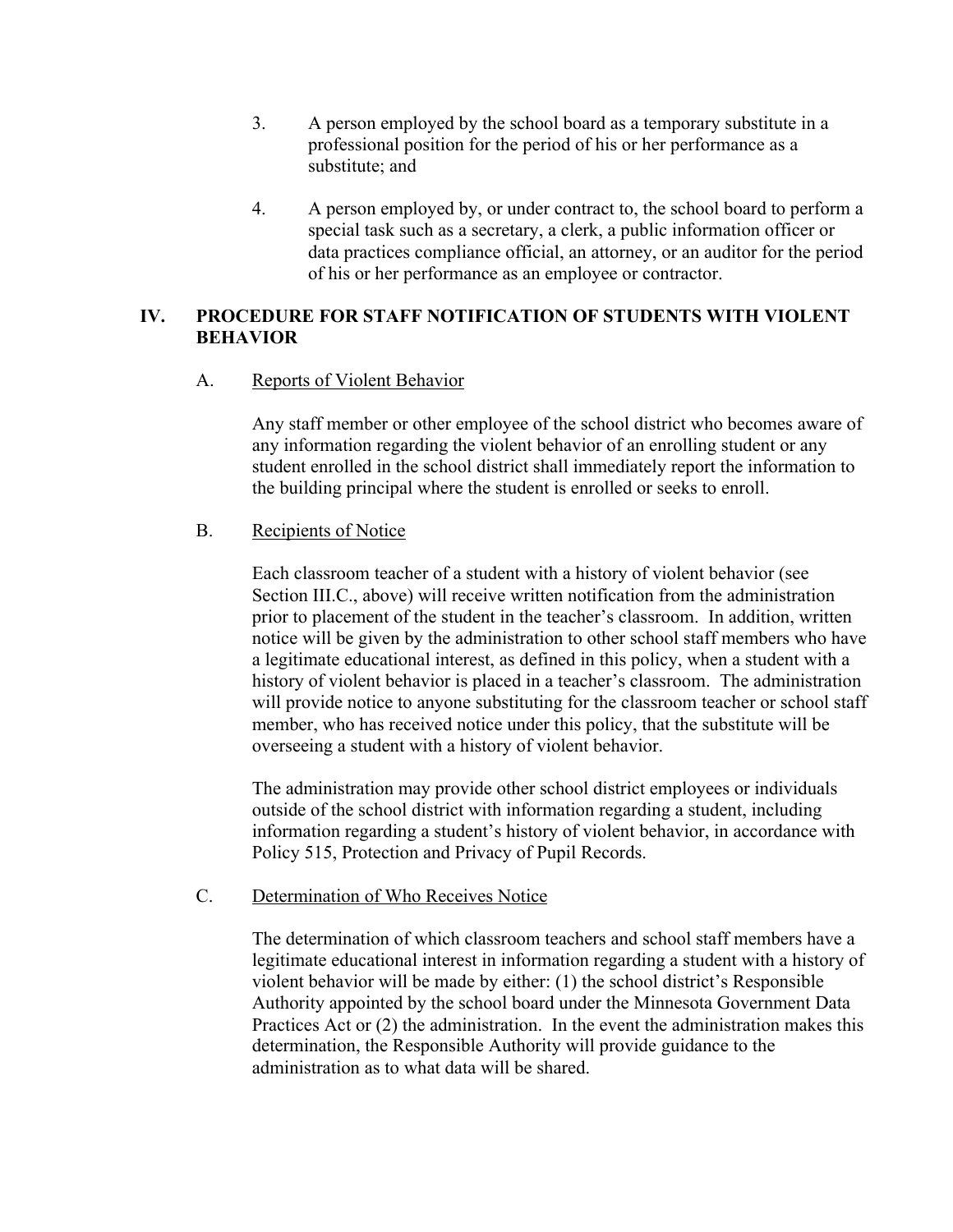## D. Form of Written Notice

The notice given to classroom teachers and school staff members will be in writing and will include the following:

- 1. Name of the student;
- 2. Date of notice;
- 3. Notification that the student has been identified as a student with a history of violent behavior as defined in Section III. of this policy; and
- 4. Reminder of the private nature of the data provided.
- E. Record of Notice
	- 1. The administration will retain a copy of the notice or other documentation provided to classroom teachers and school staff members notified under this section.
	- 2. Retention of the written notice or other documentation provided to classroom teachers and school staff members is governed by the approved Records Retention Schedule.
- F. Meetings Regarding Students with a History of Violent Behavior
	- 1. If the administration determines, in his or her discretion, that the classroom teacher and/or school staff members with a legitimate educational interest in such data reasonably require access to the details regarding a student's history of violent behavior for purposes of school safety and/or intervention services for the student, the administration also may convene a meeting to share and discuss such data.
	- 2. The persons present at the meeting may have access to the data described in Section IV.D., above.
- G. Law Enforcement Reports

Staff members will be provided with notice of disposition orders or law enforcement reports received by the school district in accordance with Policy 515, Protection and Privacy of Pupil Records. Where appropriate, information obtained from disposition orders or law enforcement reports also may be included in a Notification of Violent Behavior.